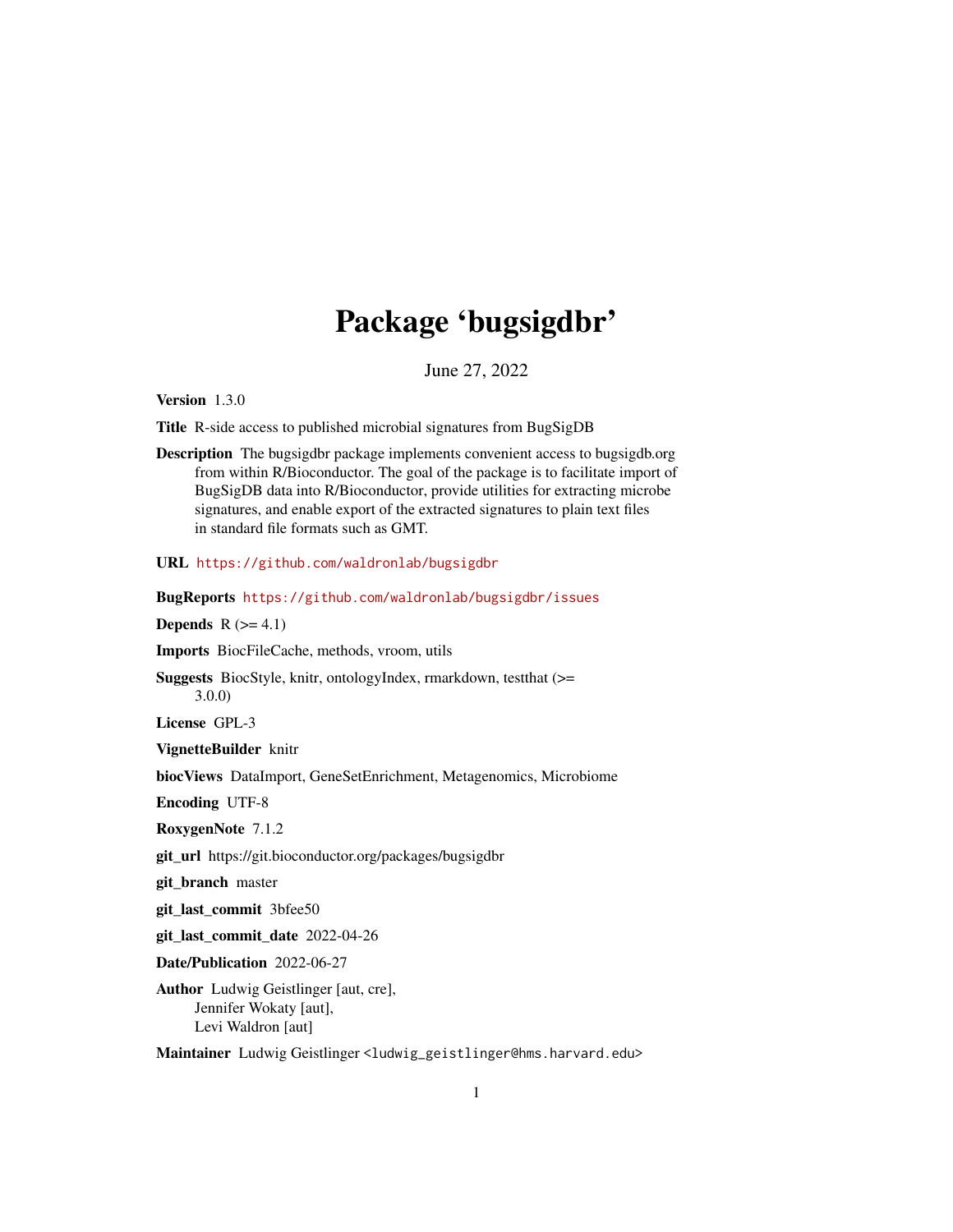# <span id="page-1-0"></span>R topics documented:

| $\frac{1}{2}$ import Bug Sig DB $\ldots \ldots \ldots \ldots \ldots \ldots \ldots \ldots \ldots \ldots \ldots \ldots$ |  |
|-----------------------------------------------------------------------------------------------------------------------|--|
|                                                                                                                       |  |
|                                                                                                                       |  |
|                                                                                                                       |  |
|                                                                                                                       |  |
|                                                                                                                       |  |
|                                                                                                                       |  |
|                                                                                                                       |  |
|                                                                                                                       |  |
|                                                                                                                       |  |
| Index                                                                                                                 |  |

browseSignature *Displaying BugSigDB signatures pages in a web browser*

# Description

Functionality for programmatically displaying microbe signatures on BugSigDB signature pages.

#### Usage

browseSignature(sname)

#### Arguments

sname character. Signature name. Expected to start with a prefix of the form "bsdb:<X>/<Y>/<Z>\_" encoding the corresponding BugSigDB signature ID.

# Value

The URL of the selected BugSigDB signature page. If interactive, opens the URL in the default web browser.

#### References

BugSigDB: <https://bugsigdb.org>

```
sname <- "bsdb:215/1/1_eczema:infant-with-eczema_vs_healthy-control_UP"
browseSignature(sname)
```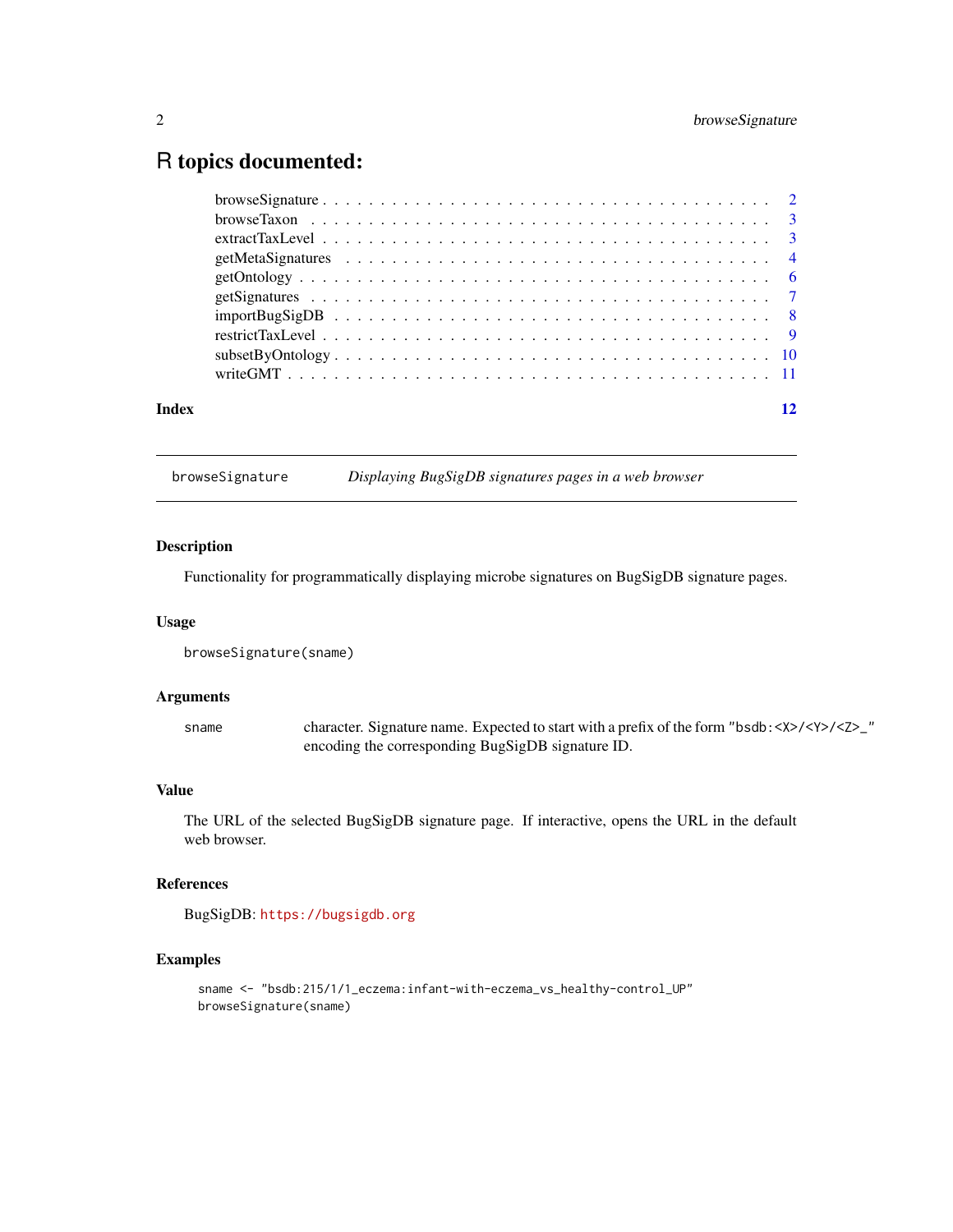<span id="page-2-0"></span>

# Description

Functionality for programmatically displaying BugSigDB taxon pages.

#### Usage

```
browseTaxon(tax.id)
```
# Arguments

tax.id character. NCBI taxonomy ID.

# Value

The URL of the selected BugSigDB taxon page. If interactive, opens the URL in the default web browser.

#### References

BugSigDB: <https://bugsigdb.org>

# Examples

# BugSigDB taxon page for Escherichia coli browseTaxon("562")

extractTaxLevel *Extract specific taxonomic levels from a microbe signature*

#### Description

Functionality for extracting specific taxonomic levels (such as genus and species) from a microbe signature containing taxonomic clades in MetaPhlAn format.

#### Usage

```
extractTaxLevel(
  sig,
  tax.id.type = c("metaphlan", "taxname"),tax.level = "mixed",
  exact.tax.level = TRUE
)
```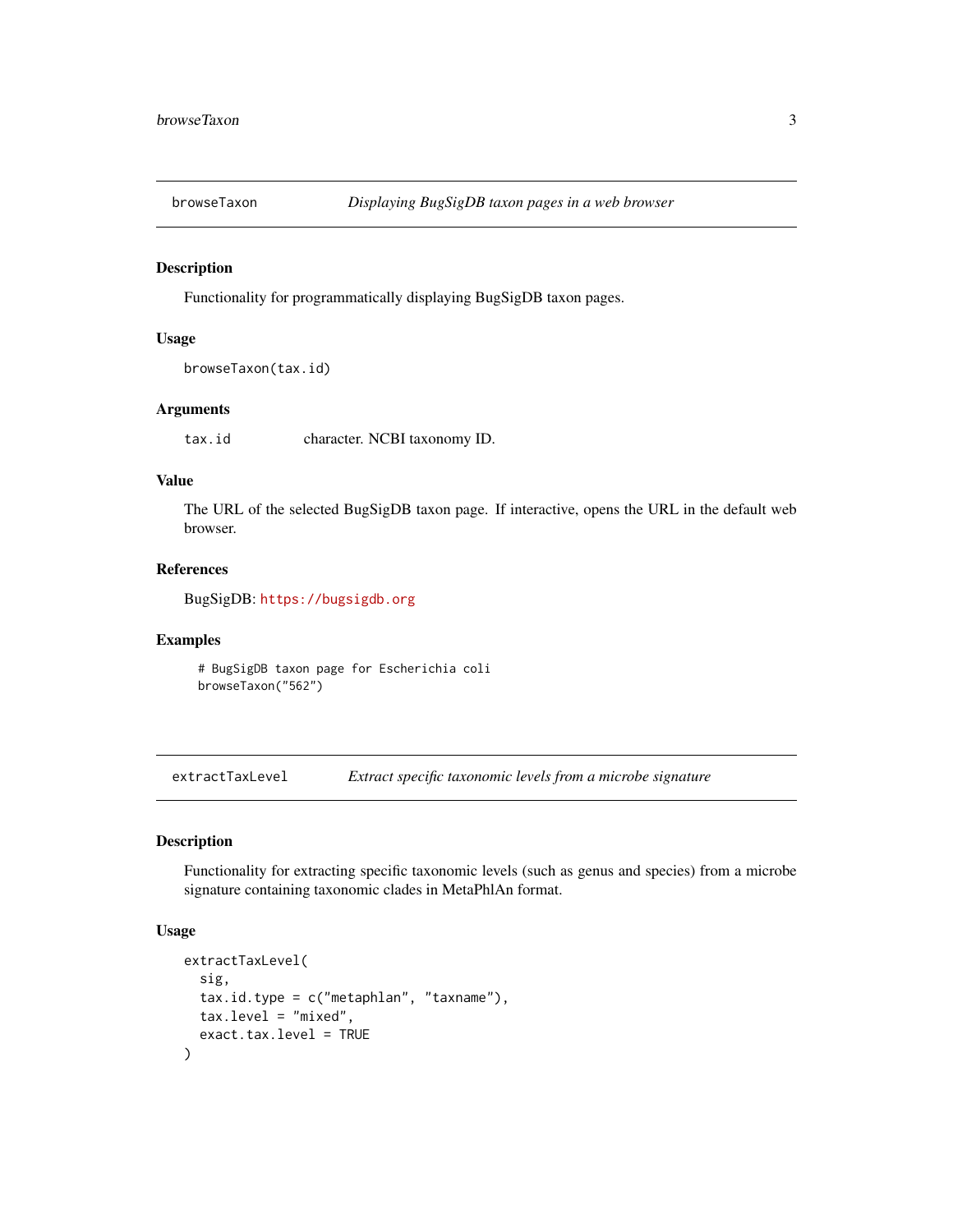#### <span id="page-3-0"></span>Arguments

| sig             | character. Microbe signature containing taxonomic clades in MetaPhlAn format.                                                                                                                                         |
|-----------------|-----------------------------------------------------------------------------------------------------------------------------------------------------------------------------------------------------------------------|
| tax.id.type     | Character. Taxonomic ID type of the returned microbe sets. Either "metaphlan"<br>(default) or "taxname".                                                                                                              |
| tax.level       | character. Either "mixed" or any subset of c("kingdom", "phylum", "class",<br>"order", "family", "genus", "species", "strain"). This full vector is equiv-<br>alent to "mixed".                                       |
| exact.tax.level | logical. Should only the exact taxonomic level specified by tax. Level be re-<br>turned? Defaults to TRUE. If FALSE, a more general tax. level is extracted for<br>microbes given at a more specific taxonomic level. |

# Value

a character vector storing taxonomic clades restricted to chosen taxonomic level(s).

# References

BugSigDB: <https://bugsigdb.org>

#### Examples

```
ord <- "k__Bacteria|p__Firmicutes|c__Bacilli|o__Lactobacillales"
sig <- c("f__Lactobacillaceae|g__Lactobacillus",
         "f__Aerococcaceae|g__Abiotrophia|s__Abiotrophia defectiva",
         "f__Lactobacillaceae|g__Limosilactobacillus|s__Limosilactobacillus mucosae")
sig <- paste(ord, sig, sep = "|")
sig <- extractTaxLevel(sig, tax.level = "genus")
sig <- extractTaxLevel(sig, tax.level = "genus", exact.tax.level = FALSE)
sig <- extractTaxLevel(sig,
                       tax.id.type = "taxname",
                       tax.level = "genus",
                       exact.tax.level = FALSE)
```
getMetaSignatures *Obtain meta-signatures for a column of interest*

# Description

Functionality for obtaining meta-signatures for a column of interest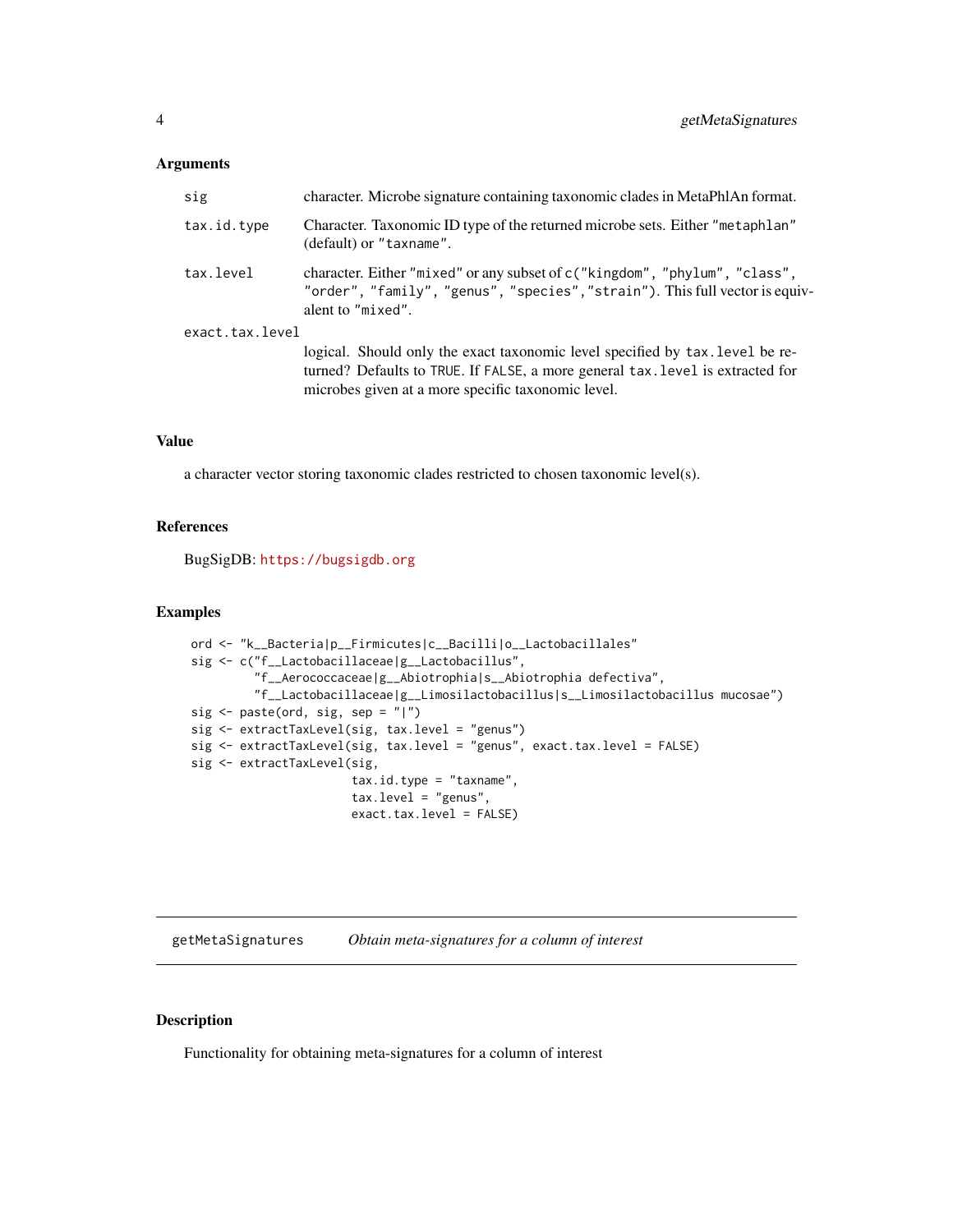# <span id="page-4-0"></span>getMetaSignatures 5

# Usage

```
getMetaSignatures(
  df,
  column,
  direction = c("BOTH", "UP", "DOWN"),
  min.studies = 2,
  min.taxa = 5,
  comb.fun = sum,
  ...
\mathcal{L}
```
# Arguments

| df          | data. frame storing BugSigDB data. Typically obtained via importBugSigDB.                                                                                                                                                                                                                                                                                                                                       |
|-------------|-----------------------------------------------------------------------------------------------------------------------------------------------------------------------------------------------------------------------------------------------------------------------------------------------------------------------------------------------------------------------------------------------------------------|
| column      | character. Column of interest. Need to be a valid column name of df.                                                                                                                                                                                                                                                                                                                                            |
| direction   | character. Indicates direction of abundance change for signatures to be included<br>in the computation of meta-signatures. Use "UP" to restrict computation to sig-<br>natures with increased abundance in the exposed group. Use "DOWN" to re-<br>strict to signatures with decreased abundance in the exposed group. Defaults<br>to "BOTH" which will not filter signatures by direction of abundance change. |
| min.studies | integer. Minimum number of studies for a category in column to be included.<br>Defaults to 2, which will then only compute meta-signatures for categories in-<br>vestigated by at least two studies.                                                                                                                                                                                                            |
| min.taxa    | integer. Minimum size for meta-signatures. Defaults to 5, which will then only<br>include meta-signatures containing at least 5 taxa.                                                                                                                                                                                                                                                                           |
| comb.fun    | function. Function for combining sample size of the exposed group and sample<br>size of the unexposed group into an overall study sample size. Defaults to sum<br>which will simply add sample sizes of exposed and unexposed group.                                                                                                                                                                            |
| $\ddots$ .  | additionals argument passed on to getSignatures.                                                                                                                                                                                                                                                                                                                                                                |

#### Value

A list of meta-signatures, each meta-signature being a named numeric vector. Names are the taxa of the meta-signature, numeric values correspond to sample size weights associated with each taxon.

#### See Also

getSignatures

```
df <- importBugSigDB()
# Body-site specific meta-signatures composed from signatures reported as both
# increased or decreased across all conditions of study:
bs.meta.sigs <- getMetaSignatures(df, column = "Body site")
# Condition-specific meta-signatures from feces samples, increased
```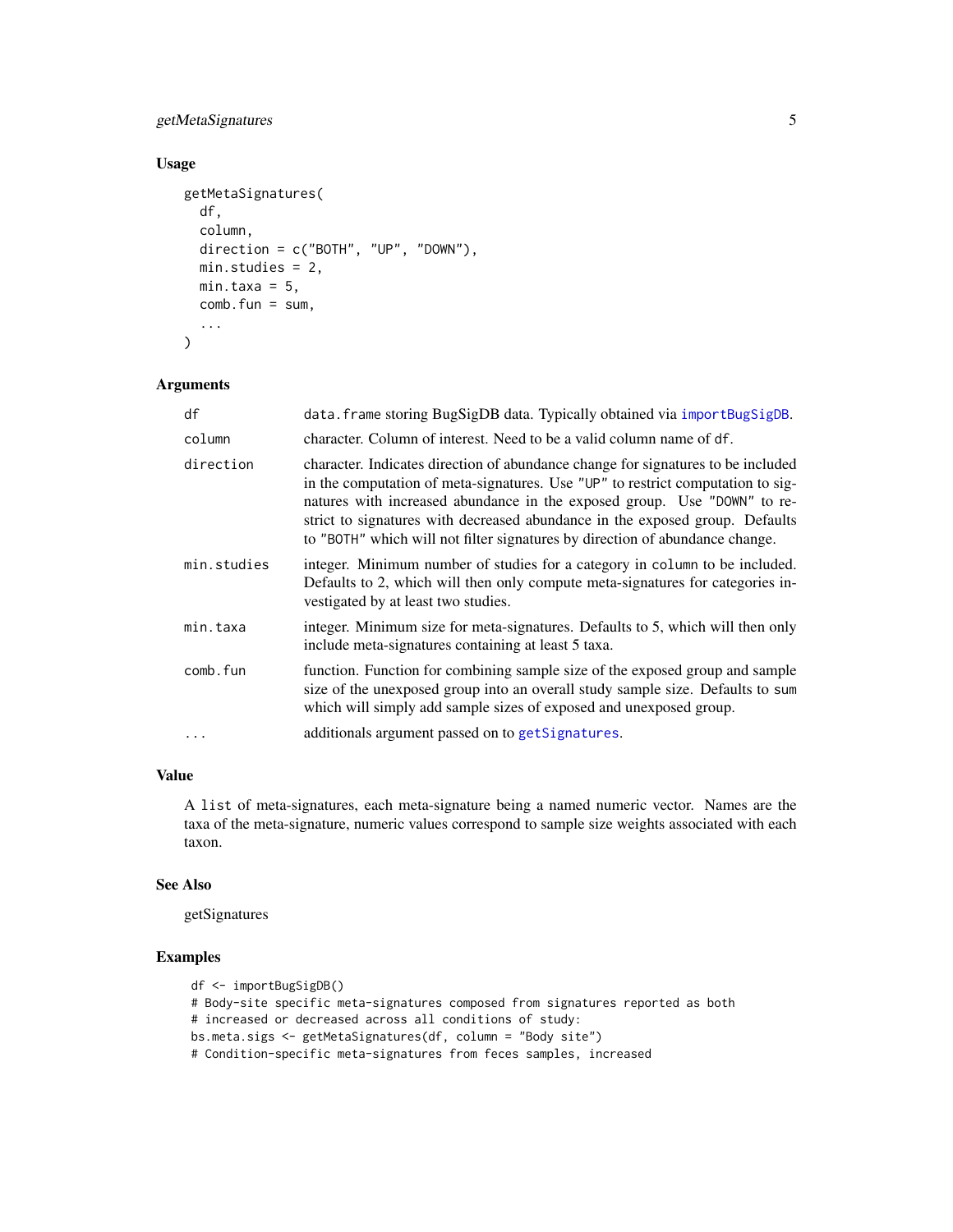```
# in conditions of study. Use taxonomic names instead of the default NCBI IDs:
# in conditions of study. Use taxonomic nam<br>df.feces <- df[df$`Body site` == "feces", ]
cond.meta.sigs <- getMetaSignatures(df.feces, column = "Condition",
                       direction = "UP", tax.id.type = "taxname")names(cond.meta.sigs)
cond.meta.sigs["bipolar disorder"]
```
<span id="page-5-1"></span>getOntology *Obtain the EFO and UBERON ontology*

#### Description

Lightweight wrapper around ontologyIndex::get\_ontology to parse the Experimental Factor Ontology (EFO) or the Uber-anatomy ontology (UBERON) from OBO format into an R object.

#### Usage

```
getOntology(onto = c("efo", "uberon"), cache = TRUE)
```
#### Arguments

| onto  | character. Ontology to obtain. Should be either "efo" (default) to obtain the |
|-------|-------------------------------------------------------------------------------|
|       | Experimental Factor Ontology (EFO) or "uberon" to obtain the Uber-anatomy     |
|       | ontology (UBERON).                                                            |
| cache | logical. Should a locally cached version used if available? Defaults to TRUE. |

### Value

An object of class ontology\_index as defined in the ontologyIndex package.

# References

```
EFO: https://www.ebi.ac.uk/ols/ontologies/efo
UBERON: https://www.ebi.ac.uk/ols/ontologies/uberon
```
# See Also

get\_ontology from the ontologyIndex package.

# Examples

uberon <- getOntology("uberon")

<span id="page-5-0"></span>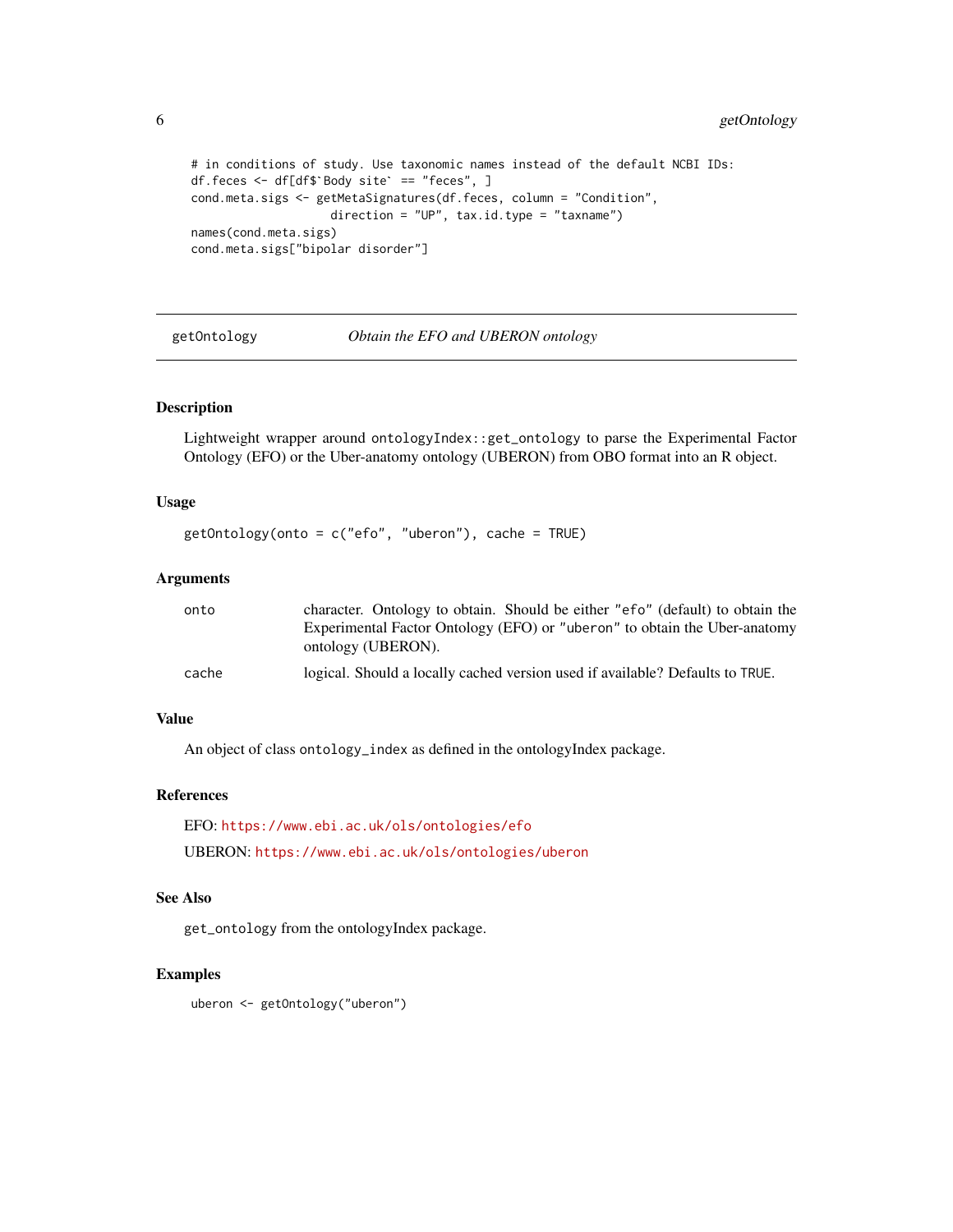<span id="page-6-1"></span><span id="page-6-0"></span>

#### Description

Functionality for obtaining microbe signatures from BugSigDB

#### Usage

```
getSignatures(
 df,
  tax.id.type = c("ncbi", "metaphlan", "taxname"),
  tax.level = "mixed",
  exact.tax.level = TRUE,
 min.size = 1
\mathcal{L}
```
# Arguments

| df              | data. frame storing BugSigDB data. Typically obtained via importBugSigDB.                                                                                                                                             |
|-----------------|-----------------------------------------------------------------------------------------------------------------------------------------------------------------------------------------------------------------------|
| tax.id.type     | Character. Taxonomic ID type of the returned microbe sets. Either "ncbi"<br>(default), "metaphlan", or "taxname".                                                                                                     |
| tax.level       | character. Either "mixed" or any subset of c("kingdom", "phylum", "class",<br>"order", "family", "genus", "species", "strain"). This full vector is equiv-<br>alent to "mixed".                                       |
| exact.tax.level |                                                                                                                                                                                                                       |
|                 | logical. Should only the exact taxonomic level specified by tax. Level be re-<br>turned? Defaults to TRUE. If FALSE, a more general tax. level is extracted for<br>microbes given at a more specific taxonomic level. |
| min.size        | integer. Minimum signature size. Defaults to 1, which will filter out empty<br>signature. Use $min.size = 0$ to keep empty signatures.                                                                                |

#### Value

a list of microbe signatures. Each signature is a character vector of taxonomic IDs depending on the chosen tax.id.type.

# References

BugSigDB: <https://bugsigdb.org>

# See Also

importBugSigDB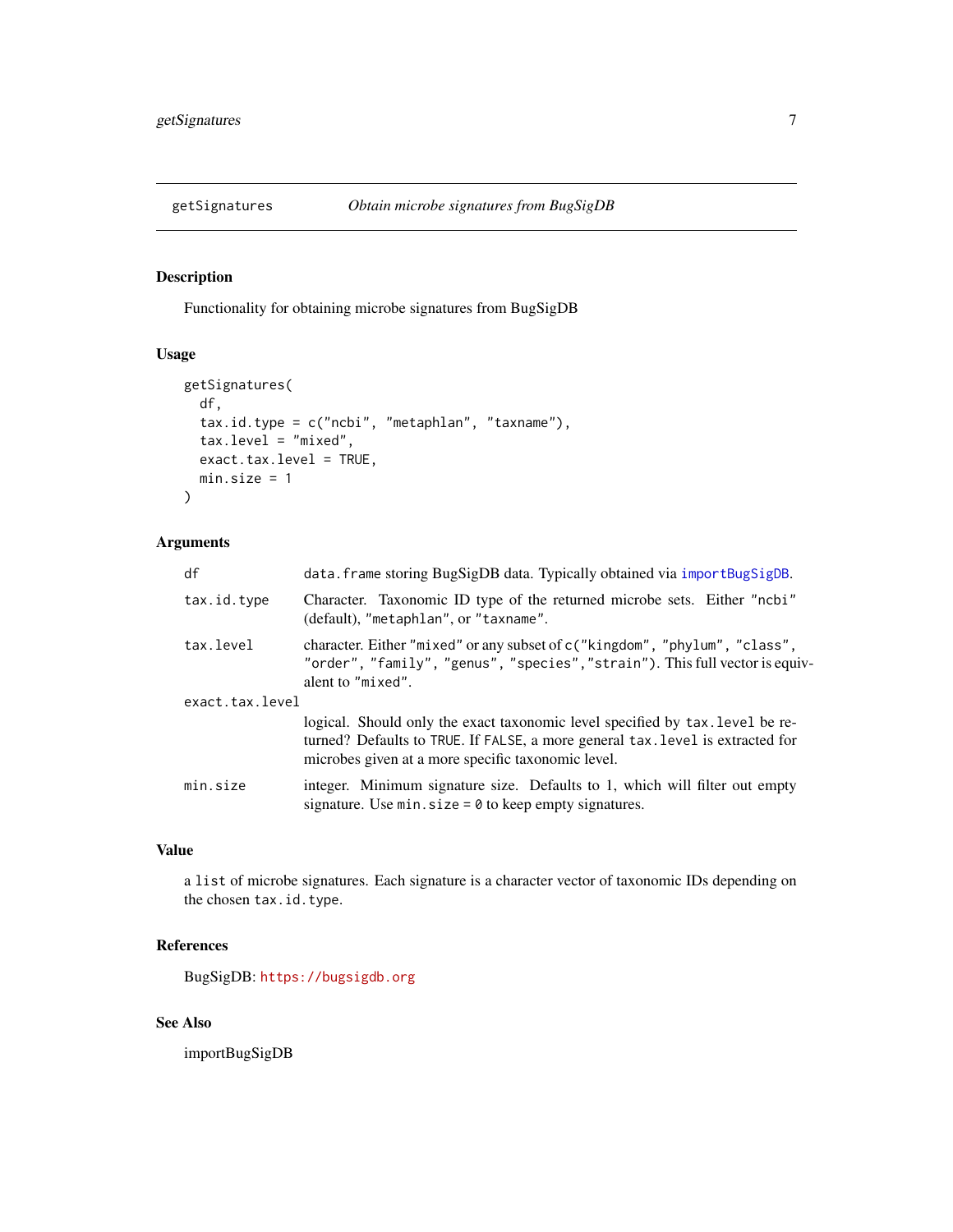# <span id="page-7-0"></span>Examples

```
df <- importBugSigDB()
sigs <- getSignatures(df)
```
<span id="page-7-1"></span>importBugSigDB *Obtain published microbial signatures from bugsigdb.org*

# Description

Obtain published microbial signatures from bugsigdb.org

# Usage

```
importBugSigDB(version = "10.5281/zenodo.6468009", cache = TRUE)
```
# Arguments

| version | character. A Zenodo DOI, git commit hash, or "devel". Defaults to the most<br>recent stable release on Zenodo, which includes complete and reviewed content<br>from BugSigDB. |
|---------|-------------------------------------------------------------------------------------------------------------------------------------------------------------------------------|
| cache   | logical. Should a locally cached version used if available? Defaults to TRUE.                                                                                                 |

# Value

a [data.frame](#page-0-0).

# References

BugSigDB: <https://bugsigdb.org>

Stable release: <https://doi.org/10.5281/zenodo.5606165>

Latest version (incl. not reviewed content): <https://github.com/waldronlab/BugSigDBExports>

# Examples

df <- importBugSigDB()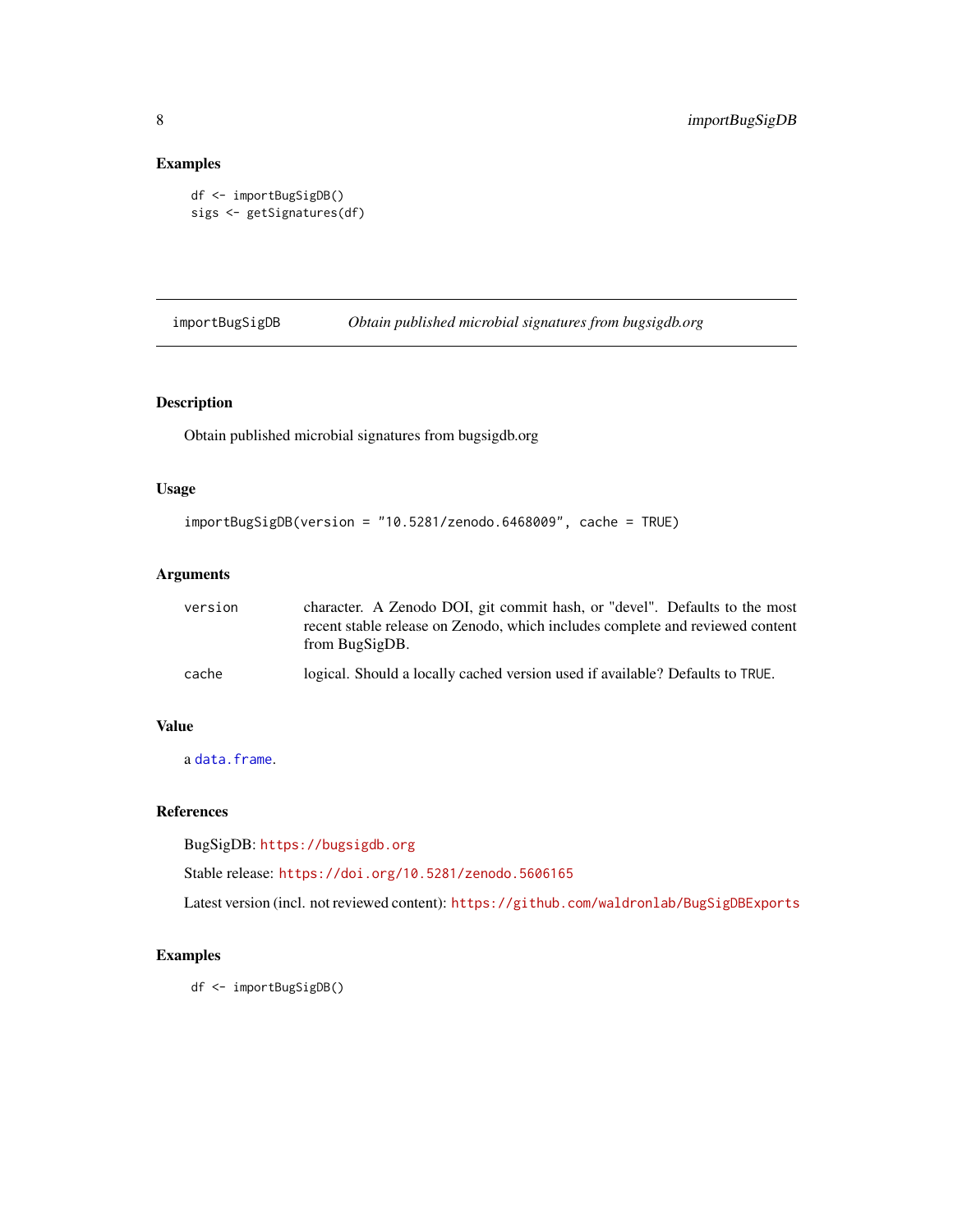<span id="page-8-0"></span>restrictTaxLevel *Restrict microbe signatures to specific taxonomic levels*

# Description

Functionality for restricting microbe signatures to specific taxonomic levels such as genus and species.

# Usage

```
restrictTaxLevel(df, tax.level = "mixed", exact.tax.level = TRUE, min.size = 1)
```
### Arguments

| df              | data. frame storing BugSigDB data. Typically obtained via importBugSigDB.                                                                                                                                             |
|-----------------|-----------------------------------------------------------------------------------------------------------------------------------------------------------------------------------------------------------------------|
| tax.level       | character. Either "mixed" or any subset of c("kingdom", "phylum", "class",<br>"order", "family", "genus", "species", "strain"). This full vector is equiv-<br>alent to "mixed".                                       |
| exact.tax.level |                                                                                                                                                                                                                       |
|                 | logical. Should only the exact taxonomic level specified by tax. Level be re-<br>turned? Defaults to TRUE. If FALSE, a more general tax. level is extracted for<br>microbes given at a more specific taxonomic level. |
| min.size        | integer. Minimum signature size. Defaults to 1, which will filter out empty<br>signatures. Use $min.size = 0$ to keep empty signatures.                                                                               |

# Value

a data. frame with microbe signature columns restricted to chosen taxonomic level(s).

# References

BugSigDB: <https://bugsigdb.org>

#### See Also

importBugSigDB

```
df <- importBugSigDB()
df <- restrictTaxLevel(df, tax.level = "genus")
```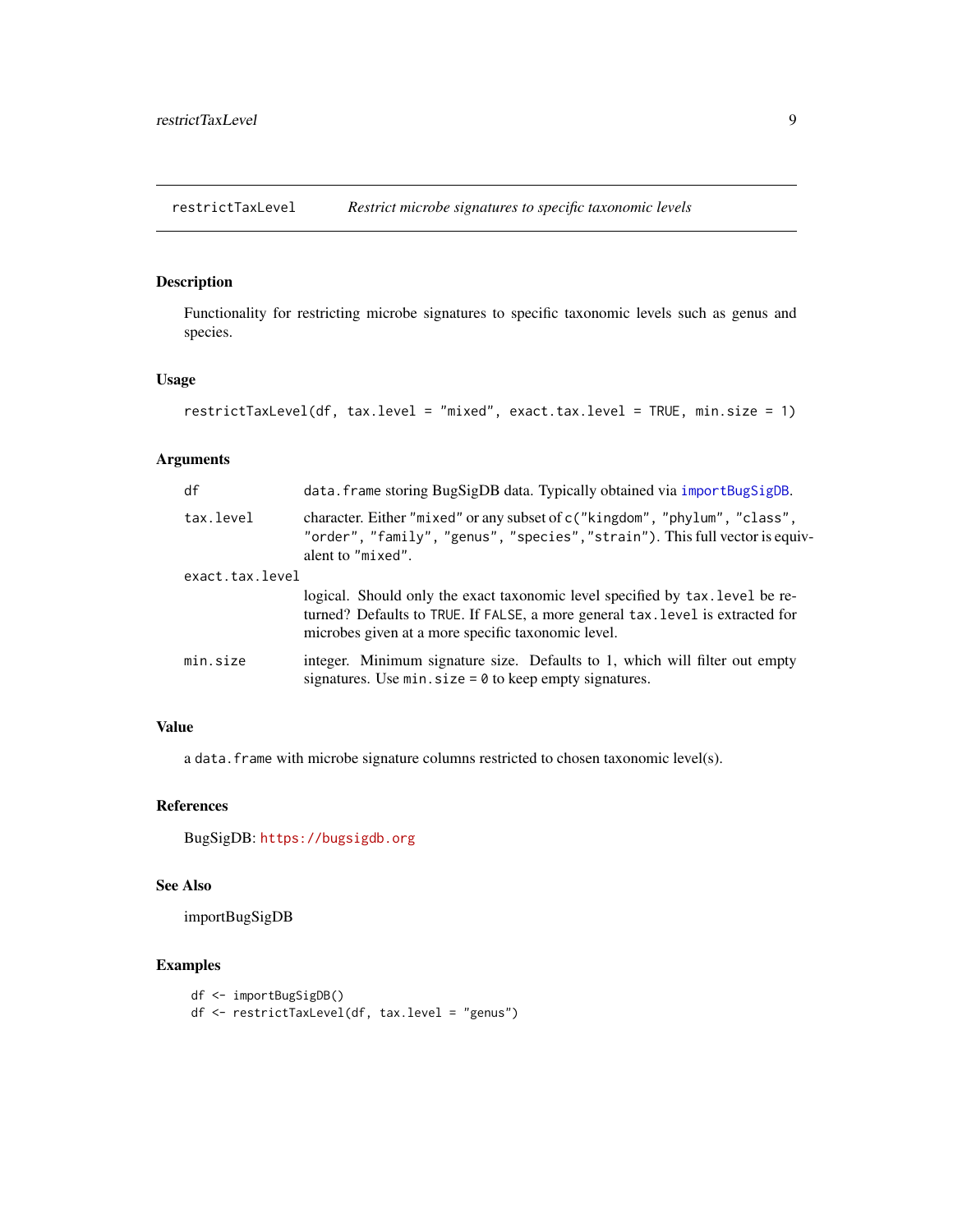<span id="page-9-0"></span>

#### Description

This function facilitates ontology-based queries for experimental factors and body sites.

#### Usage

```
subsetByOntology(df, column = c("Body site", "Condition"), term, ontology)
```
# Arguments

| df       | data. frame storing BugSigDB data. Typically obtained via importBugSigDB.                                                                                                                                      |
|----------|----------------------------------------------------------------------------------------------------------------------------------------------------------------------------------------------------------------|
| column   | character. Column of df on which subsetting should be performed. Should be<br>either "Body site" (default) or "Condition".                                                                                     |
| term     | character. A valid term of ontology. Subsetting by this term then involves<br>subsetting column to all descendants of that term in the the chosen ontology<br>and that are present in the chosen column of df. |
| ontology | an object of class ontology_index as defined in the ontologyIndex package.<br>Typically obtained via get0ntology.                                                                                              |

# Value

a data.frame with the chosen column restricted to descendants of the chosen term in the chosen ontology.

#### References

EFO: <https://www.ebi.ac.uk/ols/ontologies/efo> UBERON: <https://www.ebi.ac.uk/ols/ontologies/uberon>

## See Also

importBugSigDB, getOntology

```
# (1) Obtain BugSigDB data
df <- importBugSigDB()
# (2) Obtain ontology of interest as an R object
uberon <- getOntology("uberon")
# (3) High-level query on body site
sdf <- subsetByOntology(df,
                       column = "Body site",
```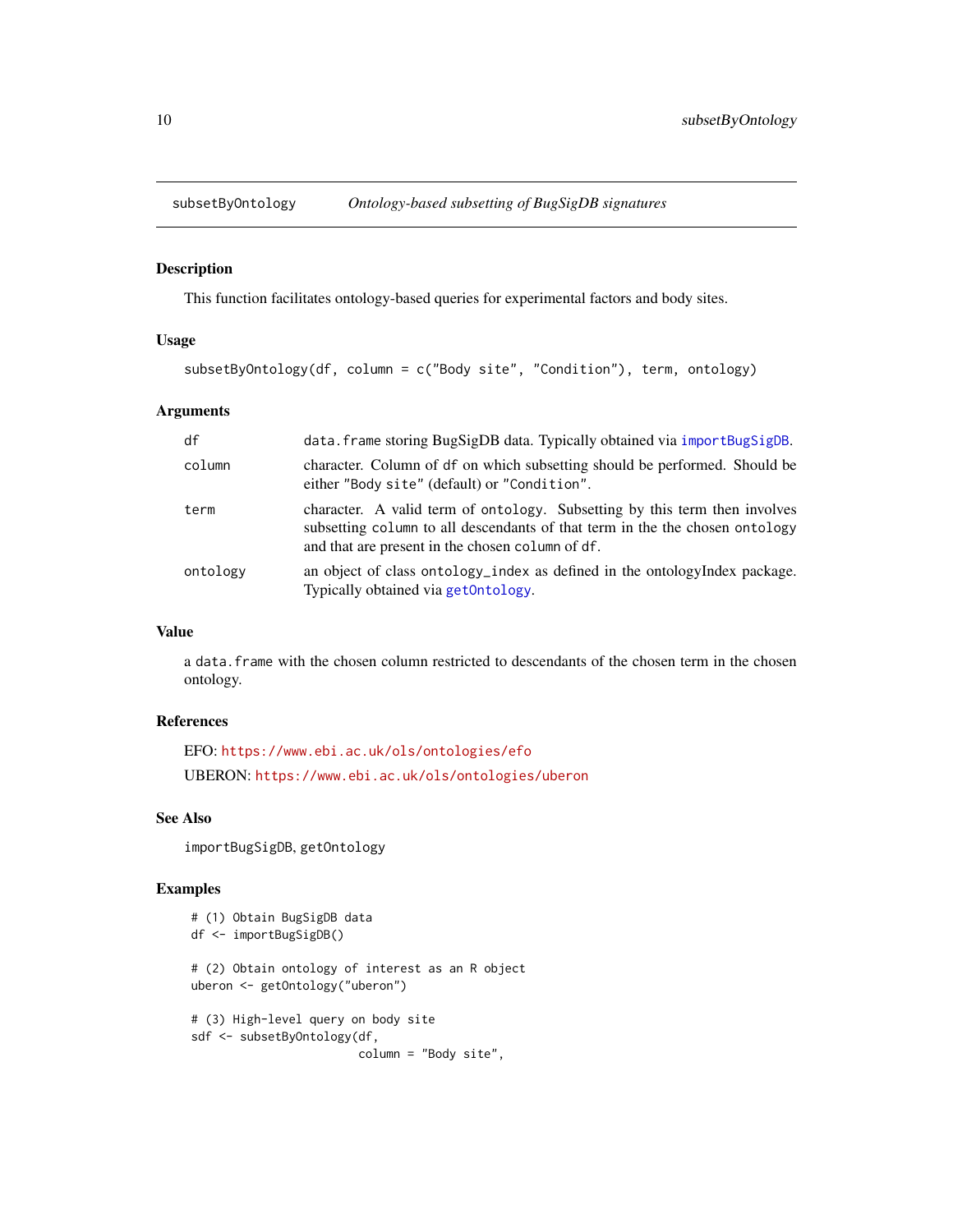#### <span id="page-10-0"></span>writeGMT  $11$

```
term = "digestive system element",
                        ontology = uberon)
table(sdf[,"Body site"])
```
writeGMT *Write microbe signatures to file in GMT format*

### Description

Functionality for writing microbe signatures to file in GMT format.

#### Usage

writeGMT(sigs, gmt.file)

# Arguments

| sigs     | A list of microbe signatures (character vectors of taxonomic IDs). |
|----------|--------------------------------------------------------------------|
| gmt.file | character. Path to output file in GMT format.                      |

# Value

none, writes to file.

# References

GMT file format: [http://www.broadinstitute.org/cancer/software/gsea/wiki/index.php/](http://www.broadinstitute.org/cancer/software/gsea/wiki/index.php/Data_formats) [Data\\_formats](http://www.broadinstitute.org/cancer/software/gsea/wiki/index.php/Data_formats)

```
bsdb <- importBugSigDB()
sigs <- getSignatures(bsdb)
writeGMT(sigs, gmt.file = "signatures.gmt")
file.remove("signatures.gmt")
```